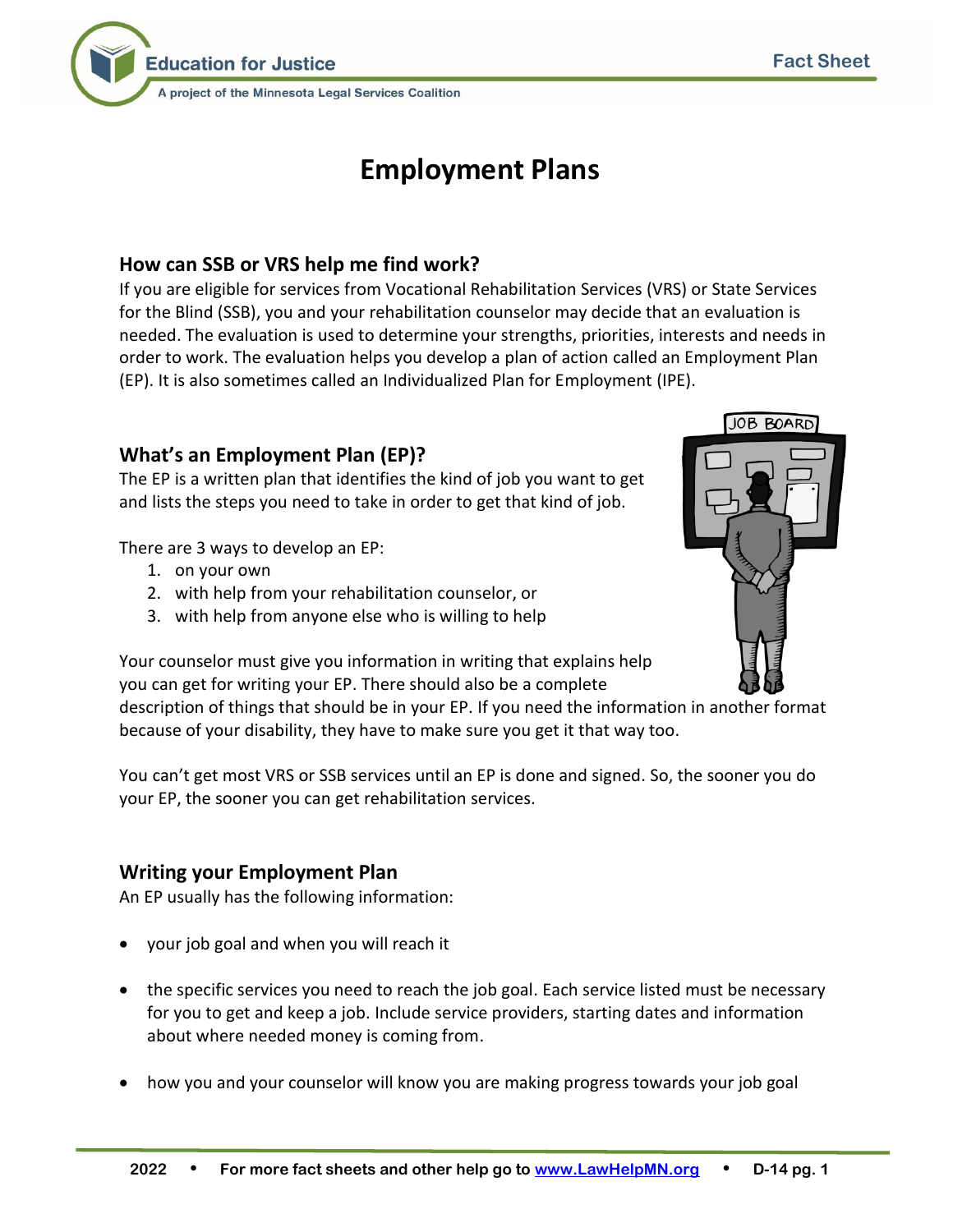- services and benefits from other programs that help you reach your goal
- responsibilities of VRS or SSB
- your responsibilities and
- approval signatures from you and your counselor



**Be Specific!** Your EP should be as specific as possible. In other words, make your job goals detailed, not broad and general. Know

what services and equipment you need to achieve your job goal. Know who provides these services. Be sure your EP reflects your strengths, priorities, concerns, abilities and limitations.

Make sure you understand and agree to the things in your EP. This makes it more likely that you will succeed.

If you do not know what services or equipment you need or if you and your counselor disagree about what you need, VRS or SSB may say you should have a neutral person evaluate your needs. This neutral person should be someone familiar with the needs of people with disabilities like yours.

Your EP must also have information about your rights, what you can do if there are problems, and information on the Client Assistance Project (CAP).

You and your counselor must **agree** to **all parts** of the EP to make it valid. Both you and your counselor must sign the EP. Signing the EP means that you both agree to everything in it.

Remember, VRS and SSB can't give you services until you have a valid EP. Your EP is a critical step in getting the rehabilitation services you need to get or keep a job.

#### **Comparable Services and Benefits**

Before certain services can be put in your EP, your counselor must check if another source can pay for the service. These services are called "comparable services and benefits." They are services or benefits that:

- can be paid for, in whole or in part, by another federal, state or local public agency or employee benefits
- are available at the time you need them and
- are like the services you would get from VRS or SSB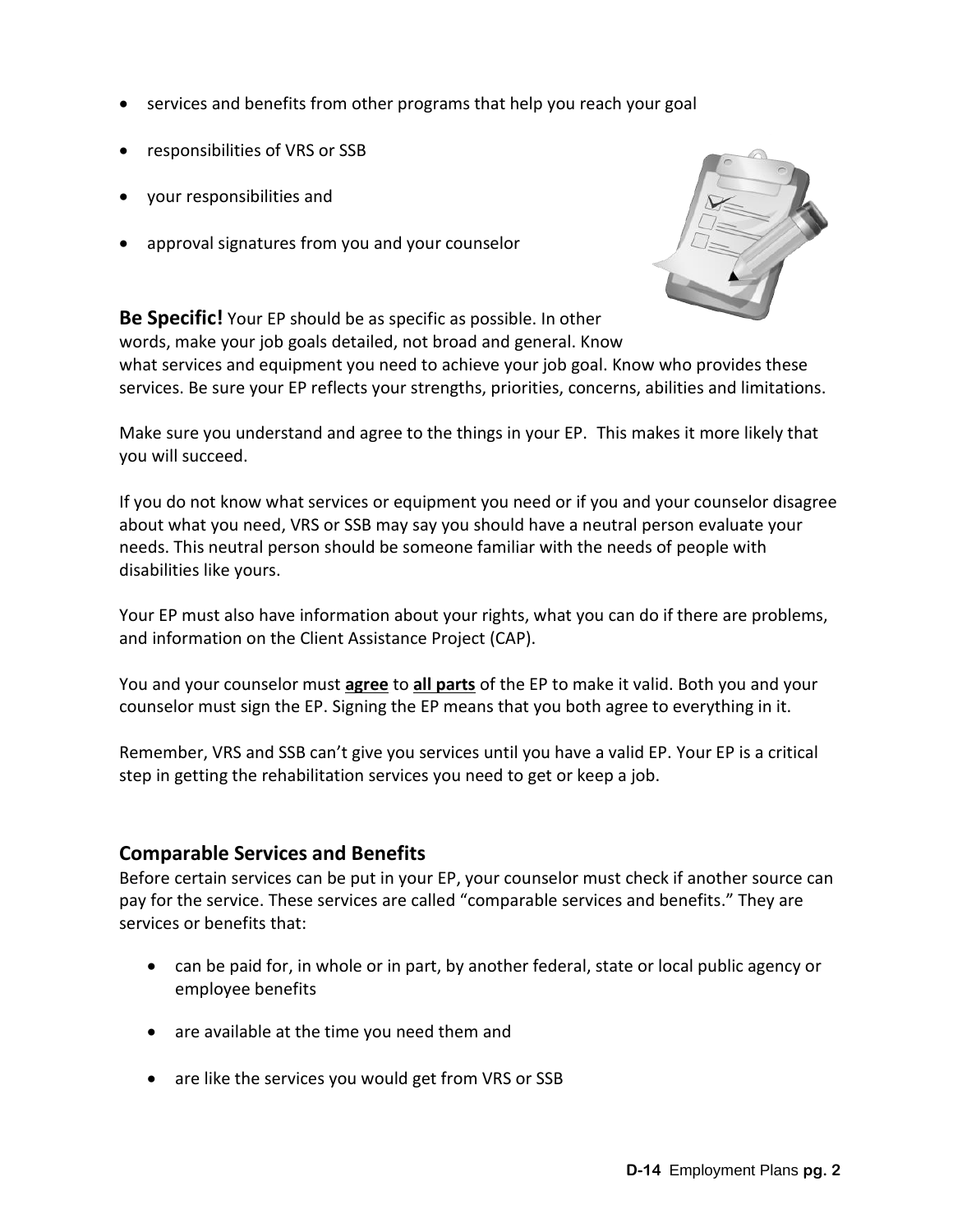**But** your counselor doesn't have to look for a comparable service or benefit if it means it would delay:

- your progress towards achieving an employment outcome
- an immediate job placement or
- the provision of services when you were at extreme medical risk

#### **Do I have to pay for services listed in my EP?**

VRS or SSB look at your available financial resources. Depending on your financial situation, you might have to help pay for some services. The part you have to pay for services is called "consumer financial participation (CFP)."

BUT the following services are available and free to everyone, no matter what their financial situation is:

- evaluations to decide eligibility and vocational rehabilitation needs
- vocational counseling, guidance and referral services
- job search and placement services
- personal assistance services



• disability-related interpreter services, reader services or other services you need to be able to use rehabilitation services

#### **If you are eligible for Social Security disability benefits you do not have to pay for any part of your services.**

#### **Signing Your Employment Plan**

Once your EP is done, you need to sign the written plan. If you do not agree to the EP, do not sign it. VRS and SSB must give you a copy of the EP in a language you understand. The EP must be reviewed and updated in writing each year.

If you have issues with your counselor when doing an EP, contact the Client Assistance Project (CAP) for help.